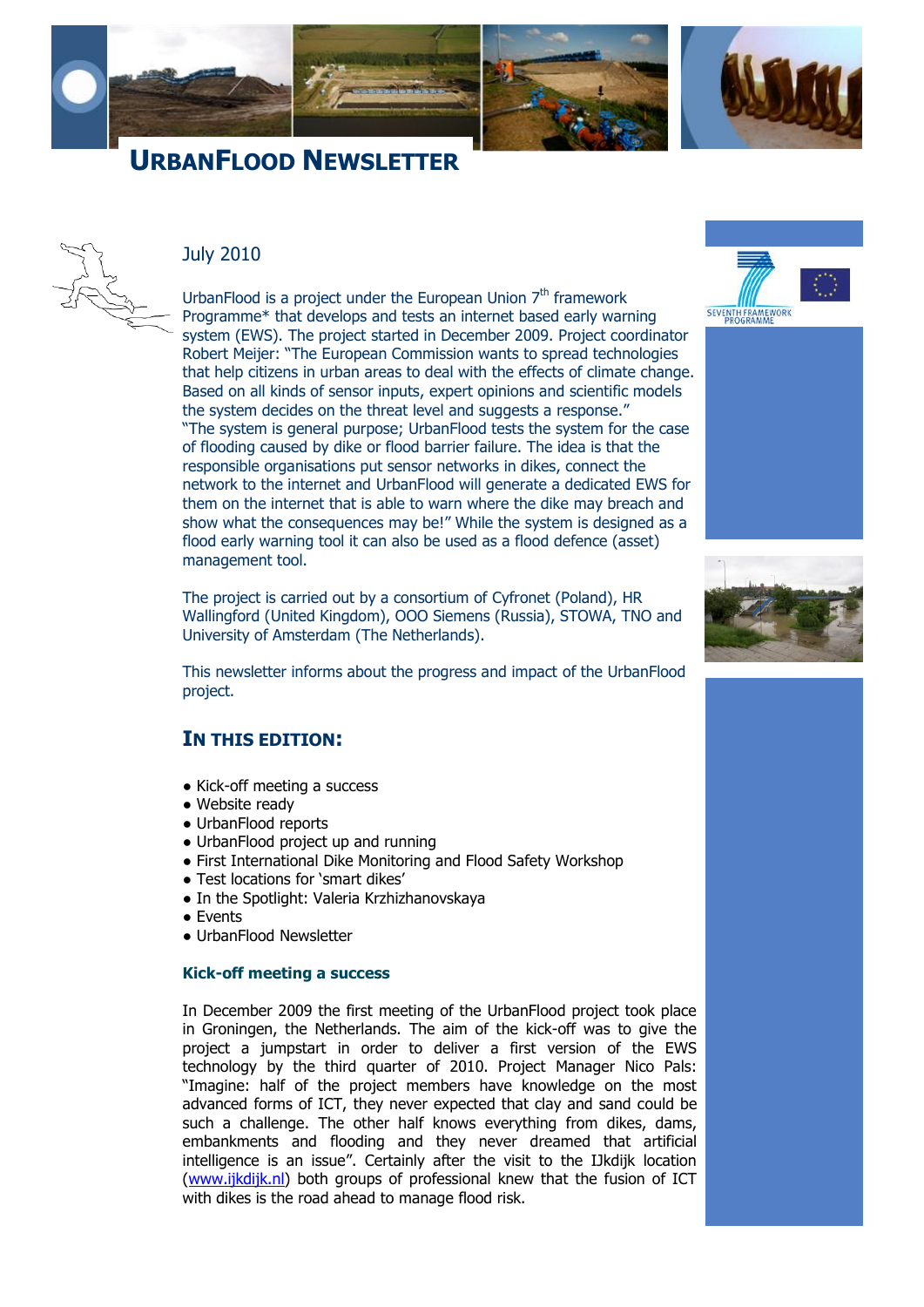

#### <span id="page-1-0"></span>**Website ready**

The first deadline of the project was to have a website ready by the end of February; this was realised even earlier. On the website you can find details on the objectives of UrbanFlood, get to know the UrbanFlood partners and find relevant news and links. All public reports and other digital "deliverables" will be available as downloads. We cordially invite you to have a look at [www.urbanflood.eu](http://www.urbanflood.eu/)

### <span id="page-1-1"></span>**UrbanFlood reports**

By early May 2010 two reports were completed: "Early Warning Systems" and the Mitigation of Climate Change Induced Disasters", with the results of the stakeholders analyses, and "Functionality & Architecture of Internet Based EWS and EWS Hosting Platforms", which describes from a stakeholder (user) point of view, the architecture and functionality of the UrbanFlood Early Warning System (EWS). Mark Morris from HR Wallingford, one of the hydraulic engineers working for UrbanFlood, remarked: "We have investigated the user requirements. One of the methods we employed was questionnaires. UrbanFlood will use the results in the designing of a system that is able to monitor thousands of miles of dikes, even though some of the persons we interviewed never considered monitoring to be a practical and economic option to increase flood safety." Ludolph Wentholt of STOWA: "The hydraulics world has been very active on the ICT front. But it takes an internet guru to imagine that we can actually monitor the strength of thousands of km of dikes. "The reports are available on [www.urbanflood.eu.](http://www.urbanflood.eu/)

#### <span id="page-1-2"></span>**UrbanFlood project up and running**

The UrbanFlood partners are all skilled in the use of ICT. But the concept in which UrbanFlood combines cloud computing, internet, enterprise service bus, visualisation and hydraulic software is a genuine innovation. Coordination meetings that were held in Amsterdam and Cracow but especially in Wallingford, UK (24-26 March) were very important in planning the activities in detail, as well as in getting to know each other even better than before. The result is that a basic version of the EWS is constructed.



e

g

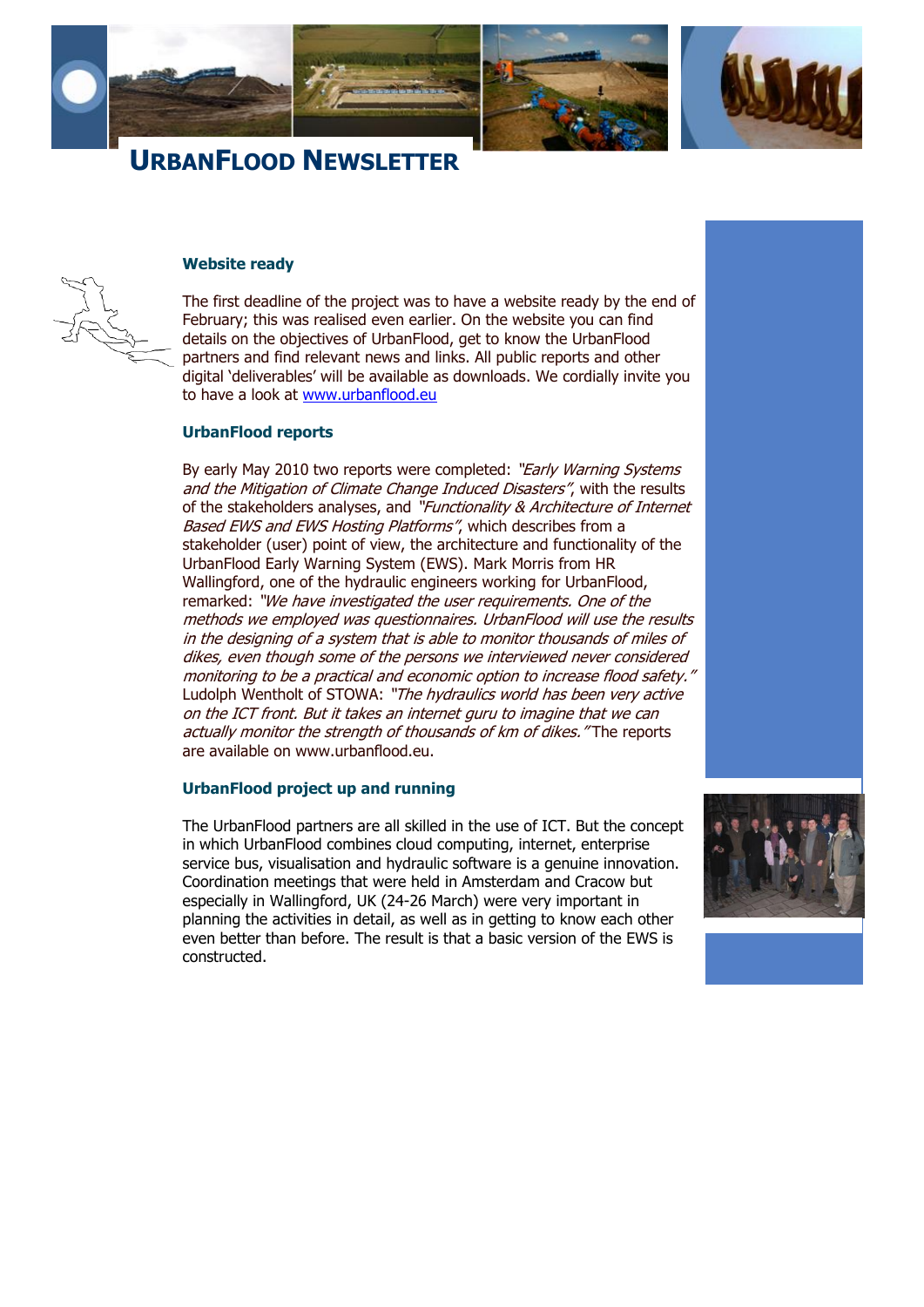



### <span id="page-2-0"></span>**First International Dike Monitoring and Flood Safety Workshop**

The first UrbanFlood International Dike Monitoring and Flood Safety *Workshop* will be held in The Netherlands and is planned for Thursday  $11<sup>th</sup>$ and Friday 12<sup>th</sup> November 2010. The exact venue will be decided soon. The goals of the workshop are: Sharing of the UrbanFlood project results; learning from others in the field and exchange of knowledge and experience and looking for possibilities to cooperate. Presentations and discussions are grouped under 4 themes: 1. Sensing; 2. ICT; 3. Modelling; and 4. Trials. The workshop will conclude with a plenary discussion titled Towards European Cooperation on Flood Protection. During the breaks UrbanFlood applications will be demonstrated.

UrbanFlood will invite international researchers and practitioners in the fields of ICT and Flood Early Warning, but also prominent flood defence asset managers at policy level, to share their experiences on on-line EWS and smart dikes and discuss the interim results and plans of UrbanFlood. If you recognize yourself in this description then you are most welcome to participate and even to present your work; for registration visit the UrbanFlood website. More details will follow soon.

### <span id="page-2-1"></span>**Test locations for 'smart dikes'**

The UrbanFlood project has pledged to have "smart dikes" in three major cities in Europe on-line, two of them by the end of this year. Discussions on the proposed cooperation with the respective flood defence managers have been initiated, focusing on a joint wish to validate sensor technologies for various aspects of monitoring. Interesting in this aspect are links with "multi-layered flood defence" concepts. We hope to be able to give more details in the next newsletter.

### <span id="page-2-2"></span>**In the Spotlight: Valeria Krzhizhanovskaya**

At the coordination meeting in Wallingford in March we asked Valeria, who works for the University of Amsterdam (and part-time with the University of St. Petersburg in Russia) about her expectations of UrbanFlood. Valeria: "We are going to advance the science in simulation and modelling of the complex phenomena physics in earthen dikes to protect cities; to suggest better ways to build flood defence systems."

"The UvA (University of Amsterdam) will develop some models, some simulation tools to assist in decision making for the advanced decision support systems based on the TNO multi touch tables. Of course we'll want to make it really accessible, interactive and intuitive for the public. And we also contribute to the advanced scientific, interactive visualization which is important to actually show the results, to show the output of the decisions support systems."

#### <span id="page-2-3"></span>**Events**

November 11-12, 2010: First UrbanFlood International **Dike Monitoring and Flood Safety Workshop** in the Netherlands. The exact venue is to be decided. For registration visit [www.urbanflood.eu](http://www.urbanflood.eu/)